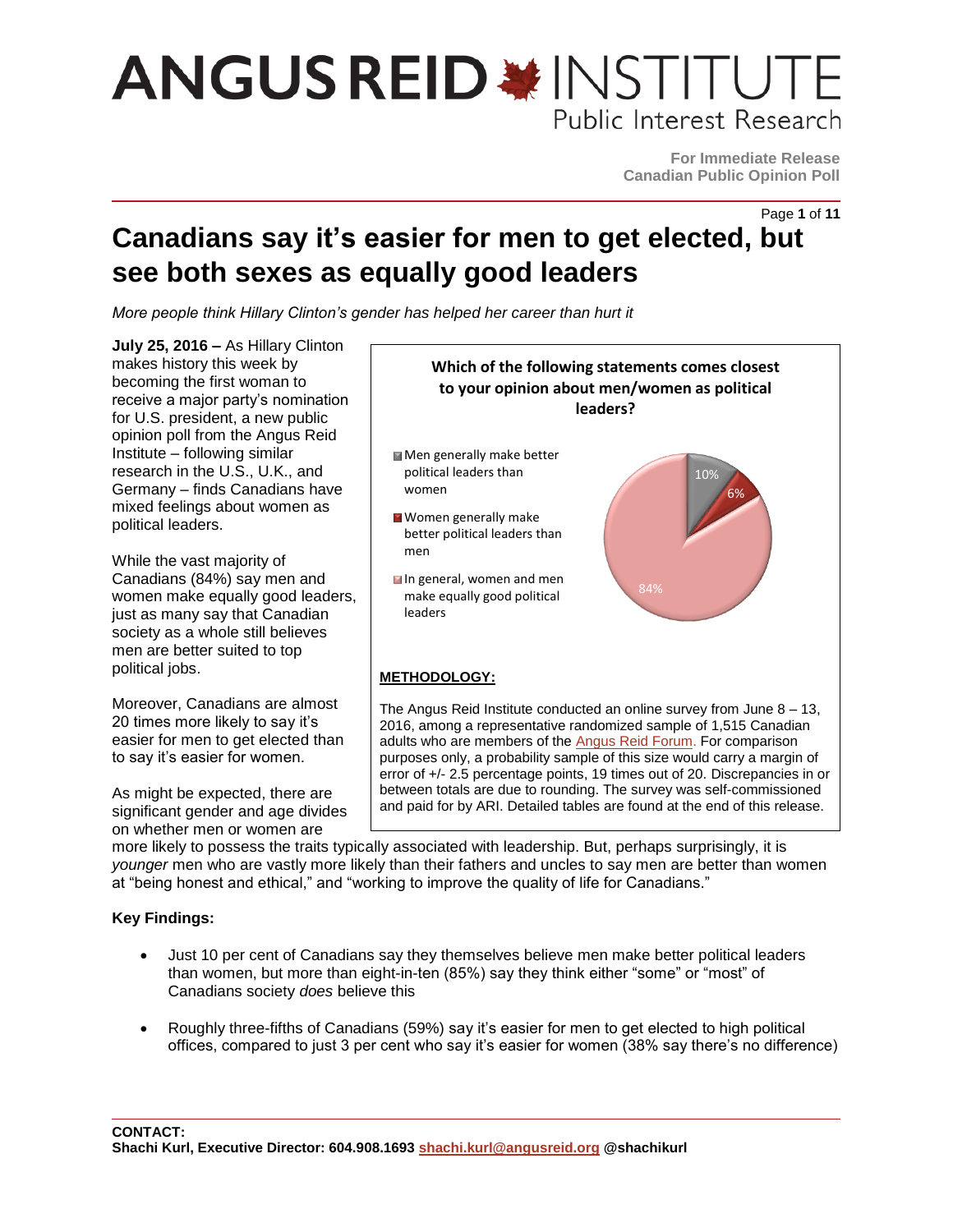**For Immediate Release Canadian Public Opinion Poll**

Page **2** of **11**

 As is often the case in a survey on gender, there are significant differences of opinion between men and women, with respondents of each gender tending to be more favourable to their own

#### **As good as men? Most say yes, assume others say no**

In her 2008 speech conceding the Democratic nomination for president to Barack Obama, Hillary Clinton thanked the more than 18 million people who voted for her for helping to put "18 million cracks in the glass ceiling."

Today, with Clinton having smashed through one such barrier and aiming for an even bigger one, the United States may soon enter the ranks of countries that have been led by women – a club Canada joined some 23 years ago when Kim Campbell became Prime Minister.

Indeed, there's no denying Canada is ahead of its southern neighbour when it comes to women in political leadership. The contemporary incarnation of Campbell's party is currently led – on an interim basis – by a woman, and female premiers have become an increasingly common sight in the last decade.

When asked whether men or women make better political leaders, Canadians respond in the manner one might expect given this history.

More than eight-in-ten respondents (84%) say "in general, women and men make equally good political leaders." This total is higher than the number [recorded by Pew Research](http://www.pewresearch.org/fact-tank/2016/05/19/americans-views-of-women-as-political-leaders-differ-by-gender/) in the U.S. in 2014, when 75 per cent of respondents chose this answer when asked the same question.

Canadian views are more similar to those found in the United Kingdom – itself a country with a history of female political leaders – in a Kantar Media poll [conducted last fall.](http://www.campaignlive.co.uk/article/brits-dont-believe-women-men-given-equal-opportunities-says-kantar-data/1367777) Asked a slightly different question, 84 per cent of respondents there said women are "just as capable" of being leaders as men.

A survey in Germany, a nation that has been governed by Chancellor Angela Merkel for more than a decade now, asked citizens to respond to the statement that men make better political leaders than women. More than three-quarters (78.1%) said they disagree with this statement.

In this ARI survey, the vast majority of respondents across ages, genders, and regions say men and women make equally good political leaders. Men of all ages *are* more likely to say their gender is more fit for leadership, but this is the view of, at most, one-in-six, as seen in the following graph: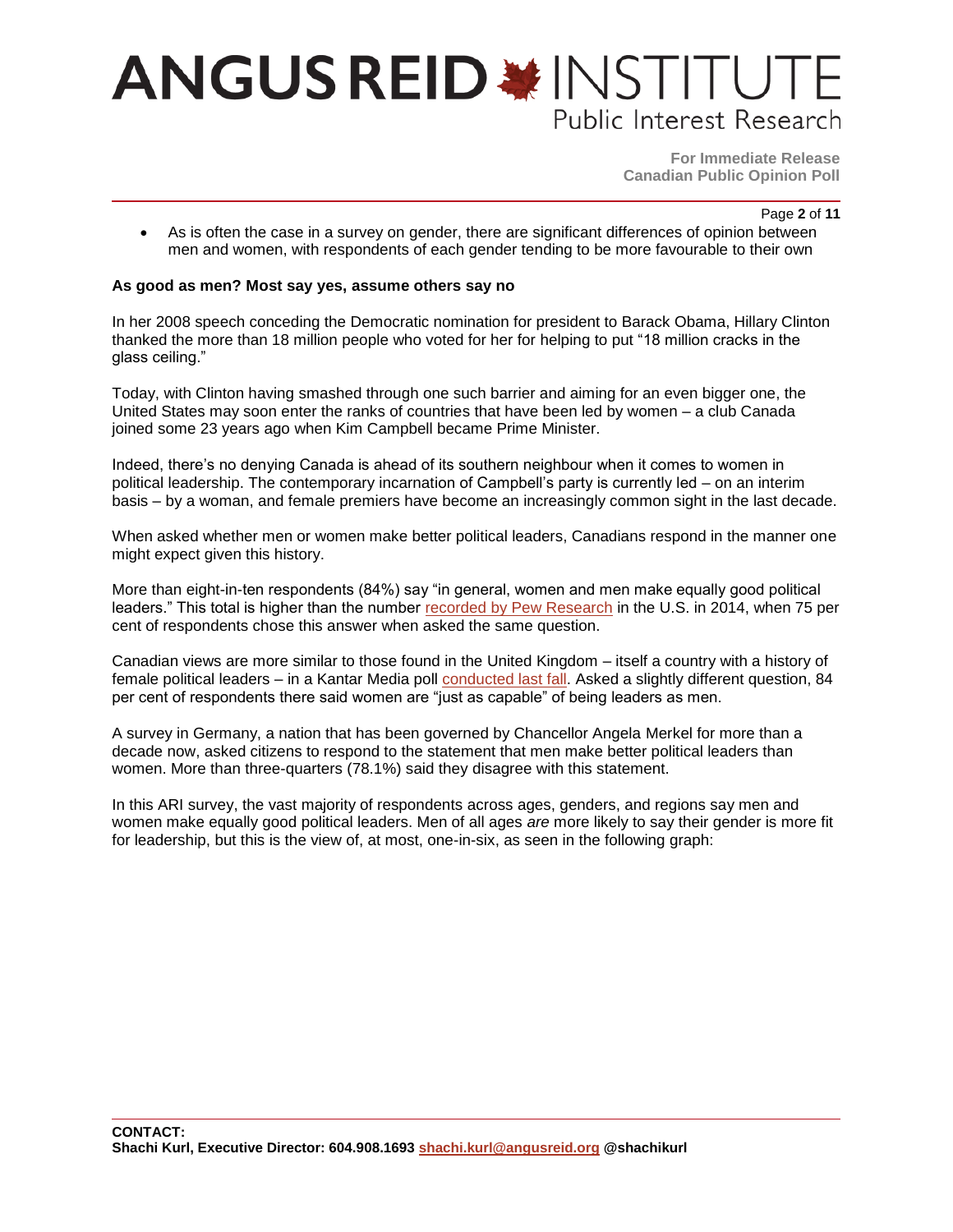**For Immediate Release Canadian Public Opinion Poll**

### **Which of the following statements comes closest to your opinion about men/women as political leaders?**



Before Canadians congratulate themselves on their progressive attitudes toward women in politics, however, they should note that a similarly large majority of respondents (85%) say "some" or "most people" in Canada do, in fact, believe that men make better leaders than women.

Only six per cent of respondents believe "no one thinks this anymore," as seen in the following graph:



#### **Now, thinking about society as a whole, how many people would you say believe men make better political leaders than women?**

Regardless of whether Canadians believe men or women to be equally capable leaders or not, the fact is that there are still relatively few women in positions of political power in this country.

Page **3** of **11**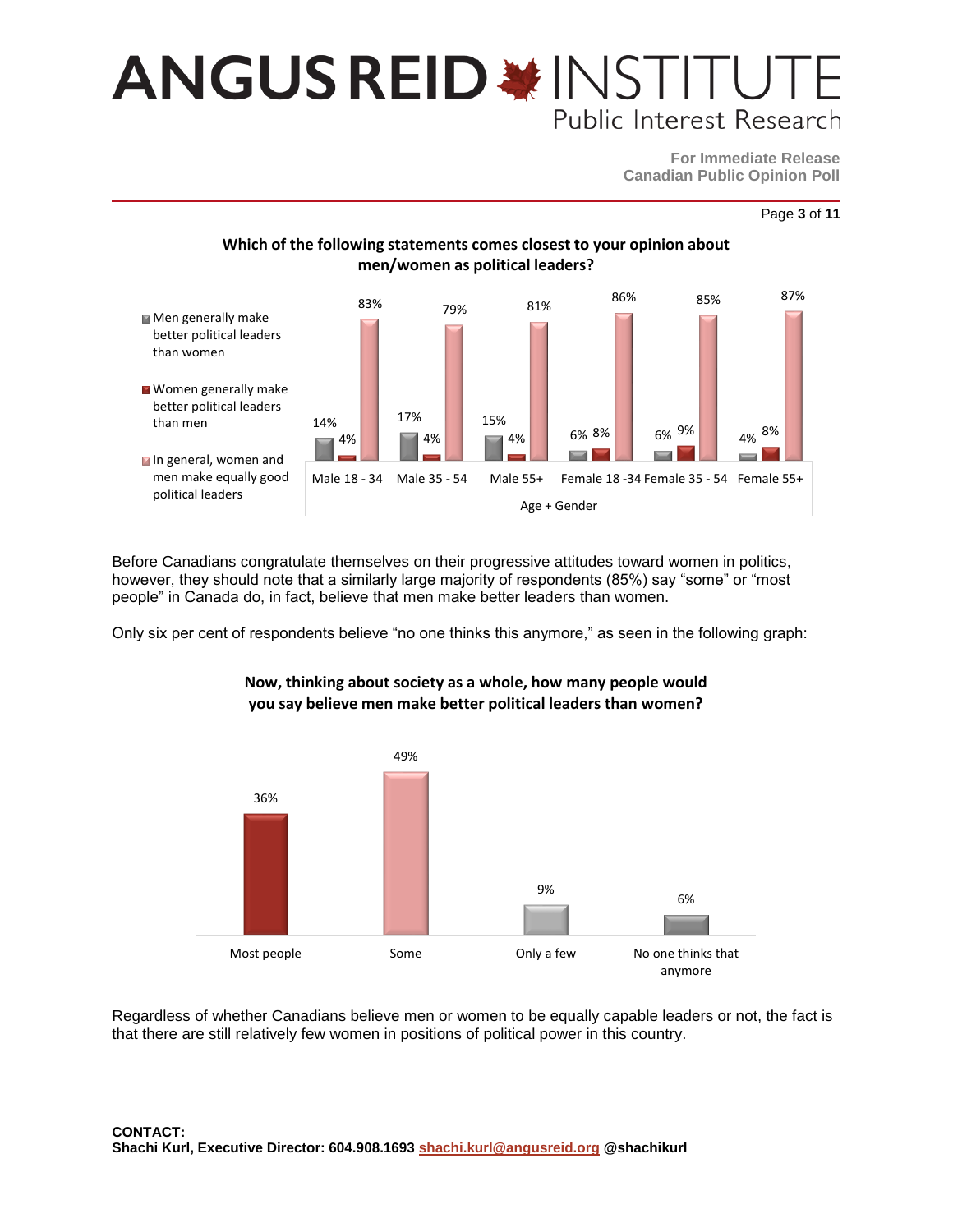**For Immediate Release Canadian Public Opinion Poll**

Page **4** of **11**

[Recent research](http://summit.sfu.ca/item/16393) from Simon Fraser University shows that women make up just one-quarter of members of Parliament (26%), members of provincial legislatures (25.7%), and members of municipal councils (23%).

#### **Has gender helped or hurt Hillary?**

In general, Canadians believe it is easier for men than for women to get elected to high political offices. Nearly six-in-ten Canadians (59%) say winning election to Parliament or a provincial legislature is easier for men than women, while slightly less than four-in-ten (38%) think the task is equally difficult for each gender.

Men and women have very different views on this question. Among all female respondents, the belief that men have an easier road to elected office rises as high as seven-in-ten, while among men younger than 55, it drops below 50 per cent:

> **Do you think it is easier, more difficult, or no different for men vs. women to get elected to high political offices, such as member of Parliament (MP)**



Easier for men to get elected to high political office Not much difference

Almost no one thinks it's easier for women to be elected than men. Just three per cent of Canadians say this is the case, and the total who think this is less than five per cent across all age and gender groups.

And yet, when asked whether being female has helped or hurt a specific woman who has been elected to high political office – Hillary Clinton – Canadians don't seem to see gender as a disadvantage.

Indeed, more Canadians say Clinton's gender has helped her political career (35%) than say it has hurt (24%). The largest group of respondents (41%) say the fact that Clinton is a woman has made no difference either way.

This view that being a woman has helped Hillary Clinton's career is common even among women, though men are, again, more likely to believe this is the case. Interestingly, young women are almost as bullish on the benefits of Clinton's gender as older men: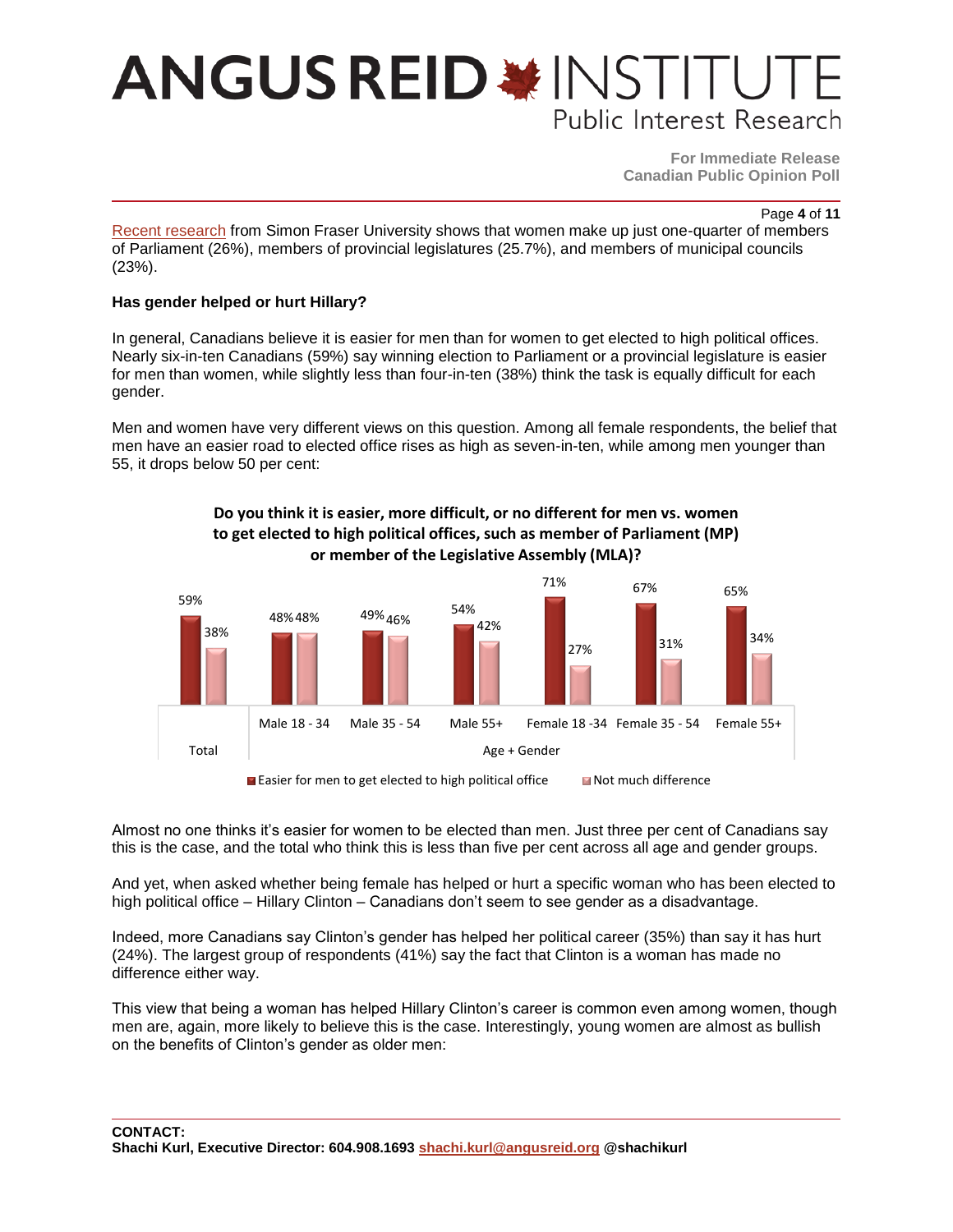**For Immediate Release Canadian Public Opinion Poll**





#### **So why aren't there more women in politics?**

If you ask Canadians why fewer women are in politics, they put much of the blame squarely on political parties. When canvassed about a number of different theories as to why fewer women run for office, the highest percentage of respondents (40%) say a major reason is that political parties don't do enough to encourage female candidates:

### **Please indicate whether you think it is a major reason, a minor reason or not a reason why fewer women run for office (Summary of major reason)**



Asked a similar question, but specifically about why more women do not *hold higher offices*, Canadians again voice displeasure with the political parties in this country. Seven-in-ten (69%) say women who are already active in party politics receive less support from party leaders to push them to top positions.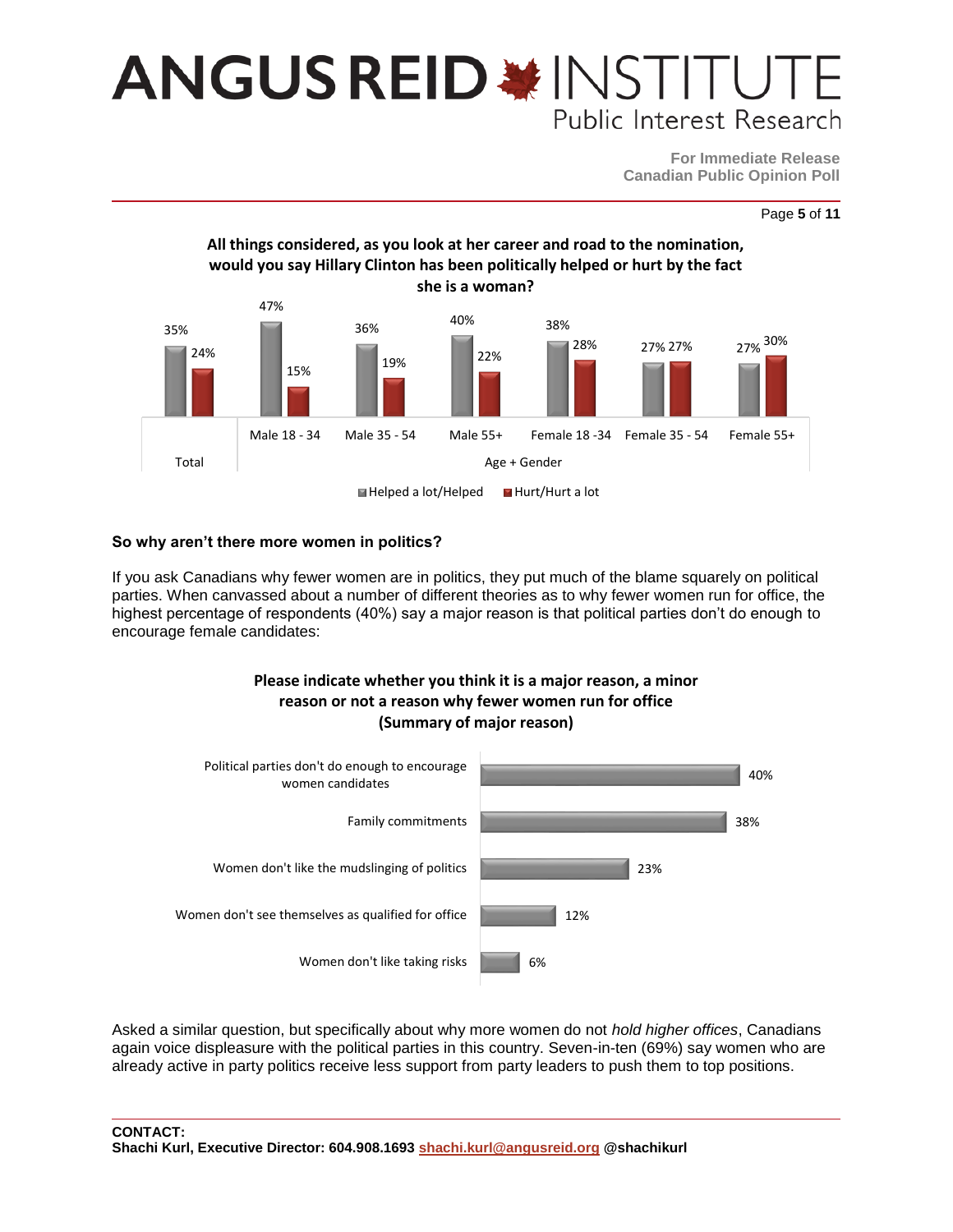**For Immediate Release Canadian Public Opinion Poll**

Page **6** of **11**

And the reason women aren't running more or holding prestigious positions as often isn't because they're less likely to earn votes from their constituents. A [number of studies in Canada](http://summit.sfu.ca/item/16393) have found that voters do not appear to have a male bias, and in many cases are actually slightly more likely to vote for female candidates.

Family commitments are also often cited as a reason for women abstaining from the demanding world of politics. And there are strong statistical foundations for this reasoning. Women are roughly ten times as likely to cite childcare as a [reason for not working full time,](http://behindthenumbers.ca/2014/09/12/where-are-all-the-women-candidates/) and they perform double the amount of childcare work in the home.

Canadians appear to be attuned to these challenges. Two-in-five (38%) say this is a major reason that fewer women run for office, and another 44 per cent say it plays at least a minor role in that decision:





Men and women are close to equally as likely to see family commitments as a barrier, but there are large age divides on the issue. Younger Canadians, both men and women, see this as less of a major reason compared to their elders:



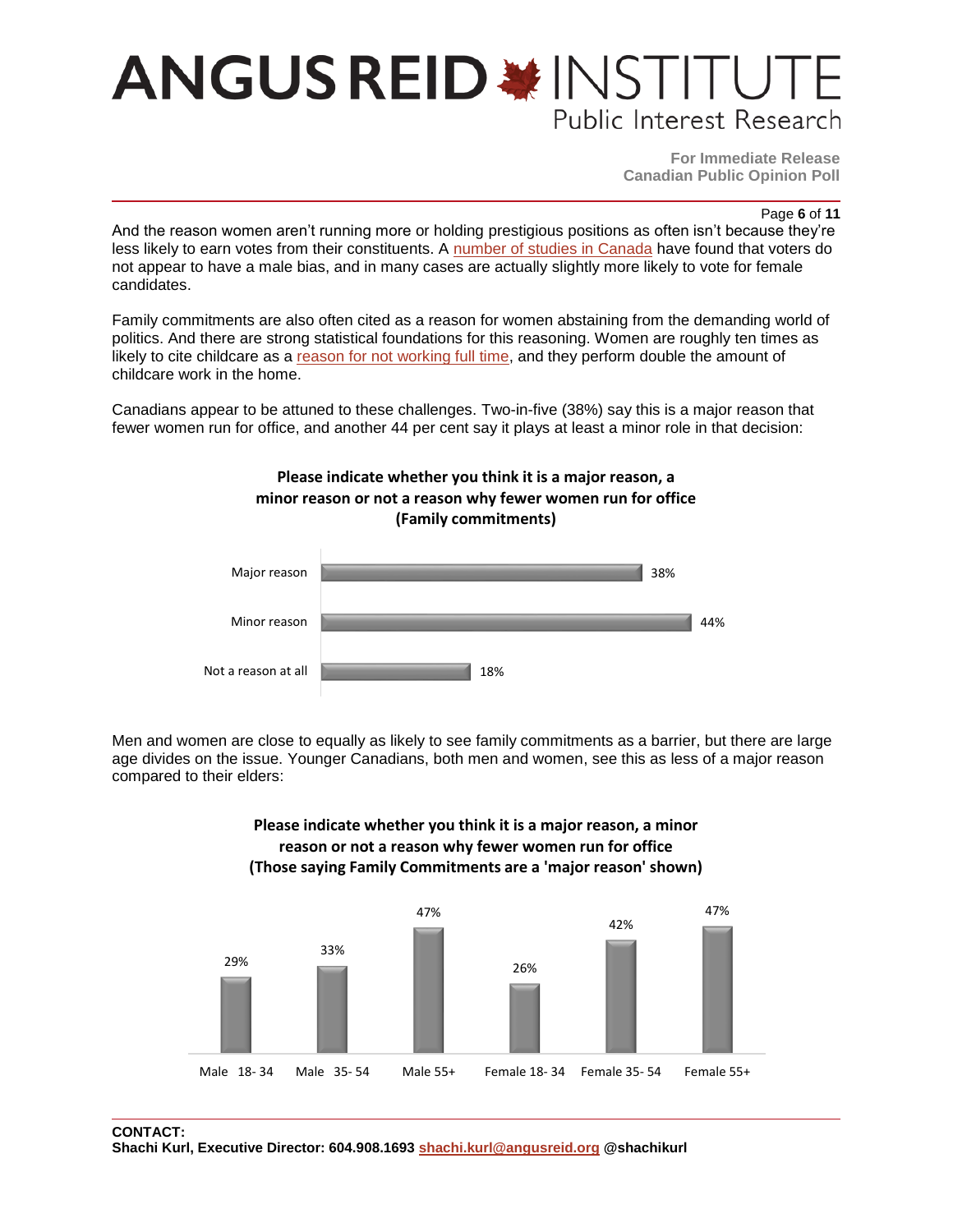**For Immediate Release Canadian Public Opinion Poll**

Page **7** of **11**

Most Canadians do not however, think that women are unlikely to be willing to take a risk and run for office. Asked if this is a reason for low participation only six per cent say this is a major reason, while twothirds (66%) say this is not a reason at all.

The main reasons Canadians *perceive* for lower numbers of women in high political offices are that they may be held to a higher standard than men (64%), a hesitancy on behalf of the public to vote for them (67%) and the aforementioned party and family issues. Respondents are less likely to say women lack the experience (51% say not a reason at all) or are not tough enough (71% say not a reason at all):



#### **For each, please indicate whether you think it is a major reason, a minor reason or not a reason why there are fewer women in high political offices**

 $\blacksquare$  Not a reason at all  $\blacksquare$  Minor reason  $\blacksquare$  Major reason

And while common ground is found between men and women on a number of these explanations, there are notable differences of opinion between the genders.

Women are more than twice as likely to say that they are held to a higher standard in politics – 40 per cent say this is a major reason that fewer of them hold higher offices, compared to just 17 per cent of men. This trend holds when assessing the support each gets from their party – one-third (34%) of women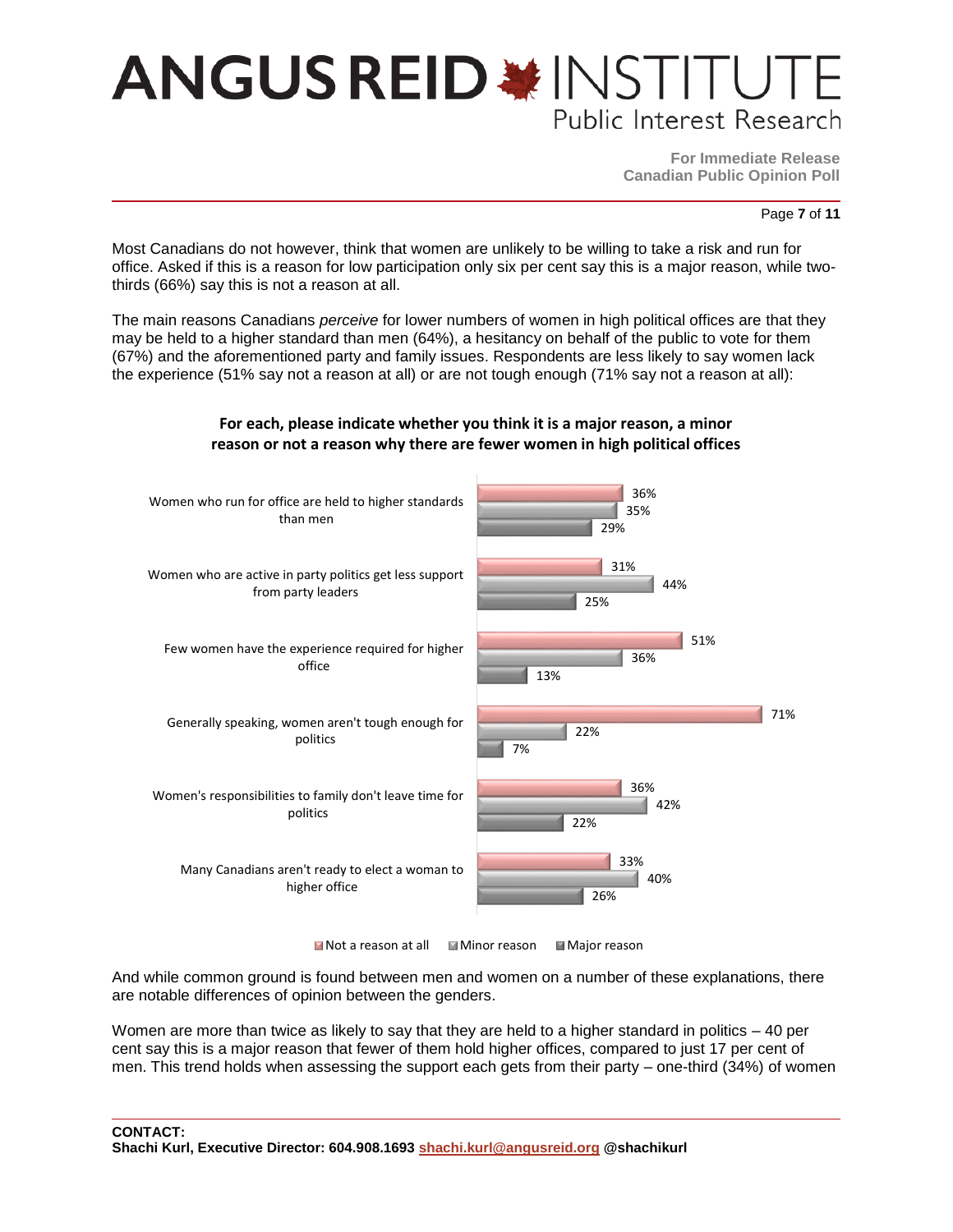**For Immediate Release Canadian Public Opinion Poll**

Page **8** of **11**

say less support from party leadership is a major reason for a lack of representation, while just 15 per cent of men agree with this:



#### **Women more likely to be seen as having leadership qualities**

Given that most Canadians say women and men are equally capable leaders, it should come as no surprise that majorities also believe that the genders are equally good at a variety of skills typically associated with political leadership.

As seen in the following graph, at least half of all Canadians say men and women are equally good at "working out compromises," "being honest and ethical," "standing up for what they believe in, despite political pressure," "being persuasive," and "working to improve the quality of life for Canadians:"



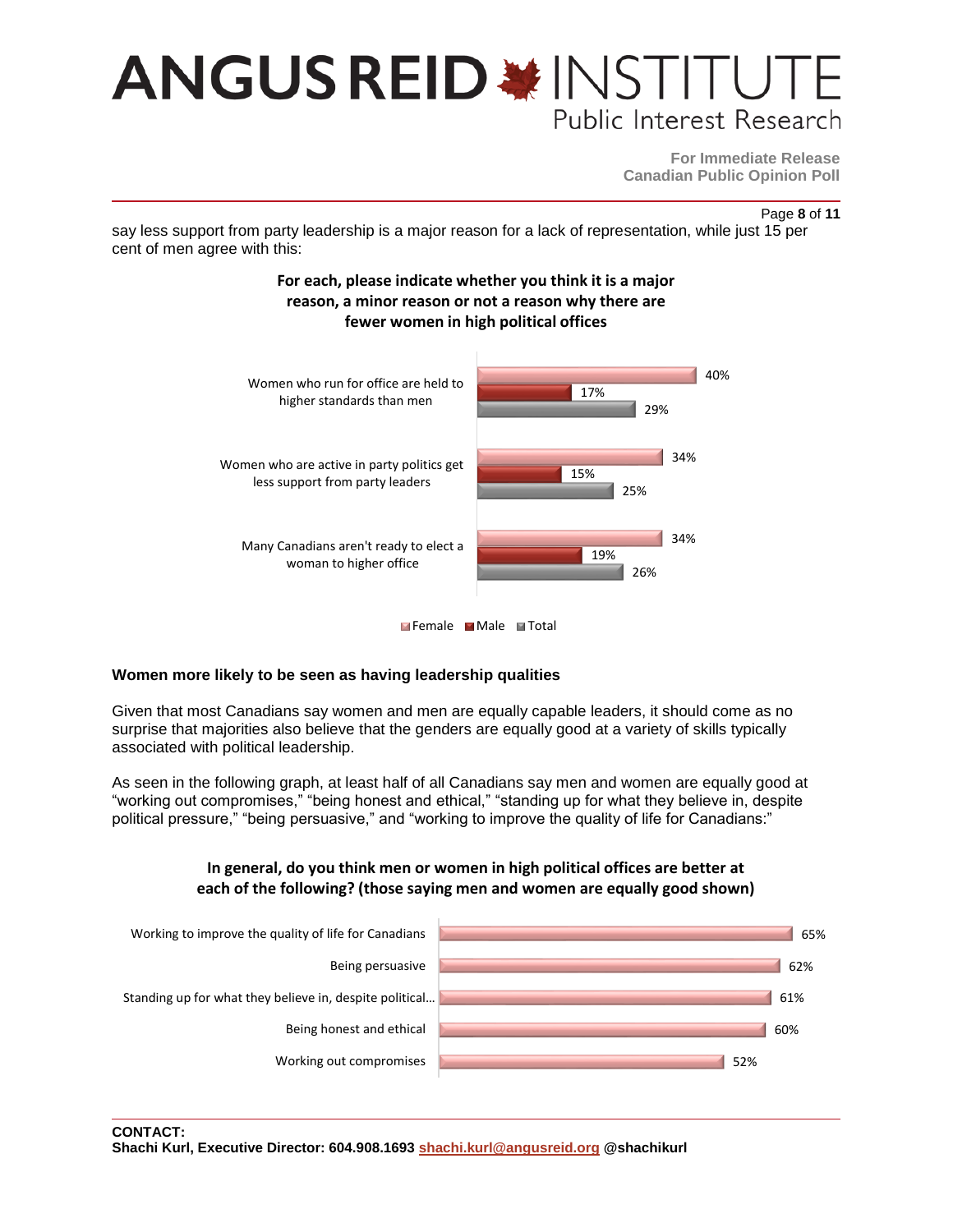**For Immediate Release Canadian Public Opinion Poll**

Page **9** of **11**

Among those who think one gender is better than the other, women tend to get the nod. Canadians say women in high political offices are better than men in all of the areas canvassed except for "being persuasive," where men hold a slight edge (21% versus 17% for women).

On certain skills, such as "being honest and ethical," "working out compromises," and "working to improve the quality of life for Canadians," women hold a huge advantage. Canadians are fully nine times more likely to say women are better than men at being honest, and ethical, for example, as seen in the graph that follows:



### **In general, do you think men or women in high political offices are better at each of the following?**

When looking at responses to this question by age and gender, two patterns emerge.

First, younger Canadians (those ages 18-34) are considerably more likely than other age groups – especially those ages 55 and older – to say men and women are equally good at each of the skills on the list: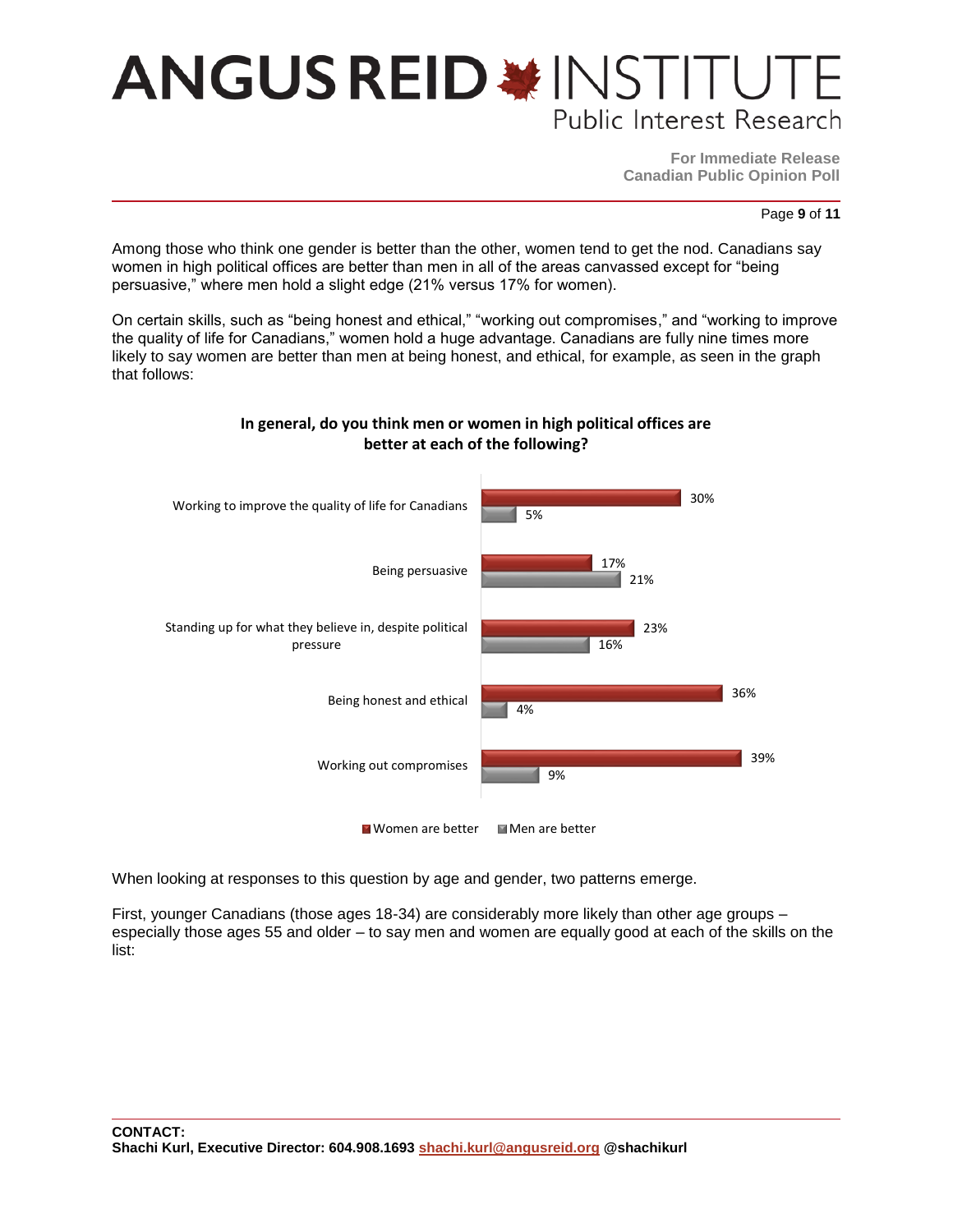**For Immediate Release Canadian Public Opinion Poll**

Page **10** of **11**





 $155+1135-54118-34$ 

This pattern holds true for both young men and young women [\(see comprehensive tables for greater](http://angusreid.org/wp-content/uploads/2016/07/2016.06.15_Women_leadershipReleaseTables.pdf)  [detail\)](http://angusreid.org/wp-content/uploads/2016/07/2016.06.15_Women_leadershipReleaseTables.pdf).

That said, the second pattern that emerges is that among those young men who don't say the genders are equal, the tendency to say men are better at "being honest and ethical" and "working to improve the quality of life for Canadians" is much stronger than among men 35 and older.

As the following graph illustrates, men in this youngest age group are roughly twice as likely as men older than them to say their gender is better in these leadership qualities: